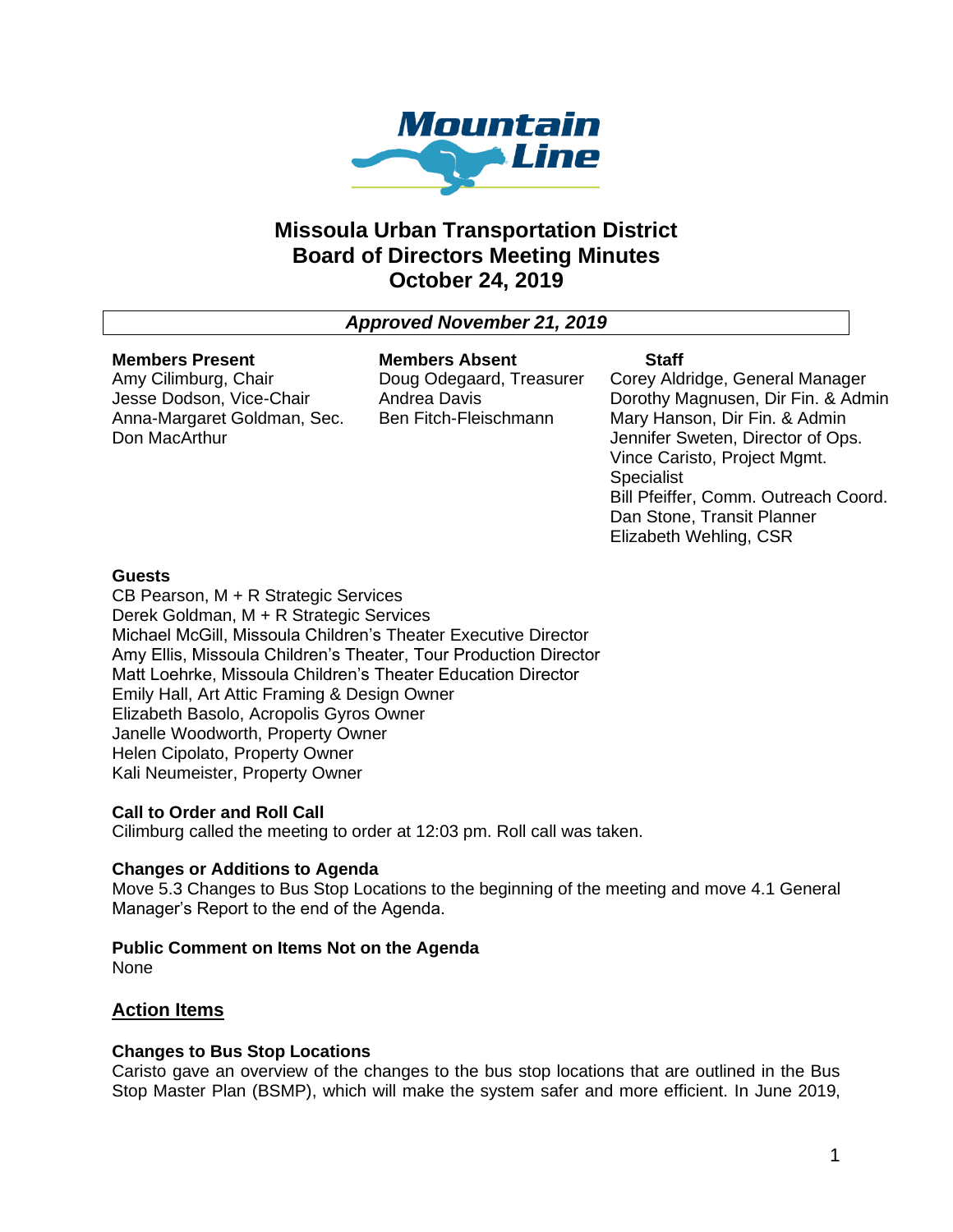MUTD's Planning Committee was given an update on the BSMP and it was recommended by the Committee to ask for community input. A comment survey was posted on the website as well as letters sent to property owners adjacent to proposed bus stops explaining the changes. Over 200 comments were received from the community. From those comments Staff made four (4) changes to the proposed bus stop changes.

Members of the public attended and gave public comment about the changes to some of the stops. The agenda item was sent back to the Planning Committee for further review of stops the public commented on at the board meeting. No further action was required.

## **Minutes of September 26, 2019**

Goldman made a motion to approve the Minutes of September 26, 2019, seconded by MacArthur. The motion carried unanimously.

#### **June 2019 Unaudited Financial Statements, June 2019 Cash Reserves, and August 2019 Financial Statements**

Magnusen gave an overview of the June 2019 Unaudited Financial Statements and August 2019 Financial Statements.

The FY2019 reserves are funded based on the Board Reserve Policy. Fleet Replacement Reserve is funded at the target level of seven (7) years at \$4,253,982. Operating Reserve is at the minimum target level of three (3) months at \$1,940,400. Facilities Capital Reserve is funded at the minimum target level of five (5) years at \$3,273,724. The 2013 Mill Levy Operating Funding balance is based on income and usage at \$1,187,739

The financial statements for August 2019 are tracking closely with budget and expenses. The reserve levels are consistent with June 2019.

MacArthur made a motion to receive the June 2019 Unaudited Financial Statements and August 2019 Financial Statements, seconded by Dodson. The motion carried unanimously.

#### **Shakespeare Street Office Remodel**

Caristo discussed the need to remodel some office space at the Shakespeare Street office. As the number of employees has increased, the need for more space has become critical. Staff proposes to contract with a local architecture firm for designs to add an additional office and small conference room upstairs, as well as reconfigure the Operations and Paratransit offices downstairs. Three firms were solicited, and MUTD received one proposal, from the firm A&E Architects. The proposed fee is comparable with similar projects in the community.

MacArthur made a motion to authorize the General Manager to execute a contract with A&E Architects of Missoula, MT, to design and manage the construction of an office reconfiguration at the Shakespeare Street offices, in the amount of \$23,240, seconded by Dodson. The motion carried unanimously.

#### **Transit-Oriented Development Planning Grant (TOD)**

Aldridge reviewed the TOD Planning Grant and the benefit it would bring. MUTD has been working with Midtown Mojo for the last five (5) years on the Brooks Street redevelopment to allow for all modes of transportation to be successful through the corridor. FTA is currently accepting applications for the TOD planning grant. The recipient will be announced in the spring of 2020.